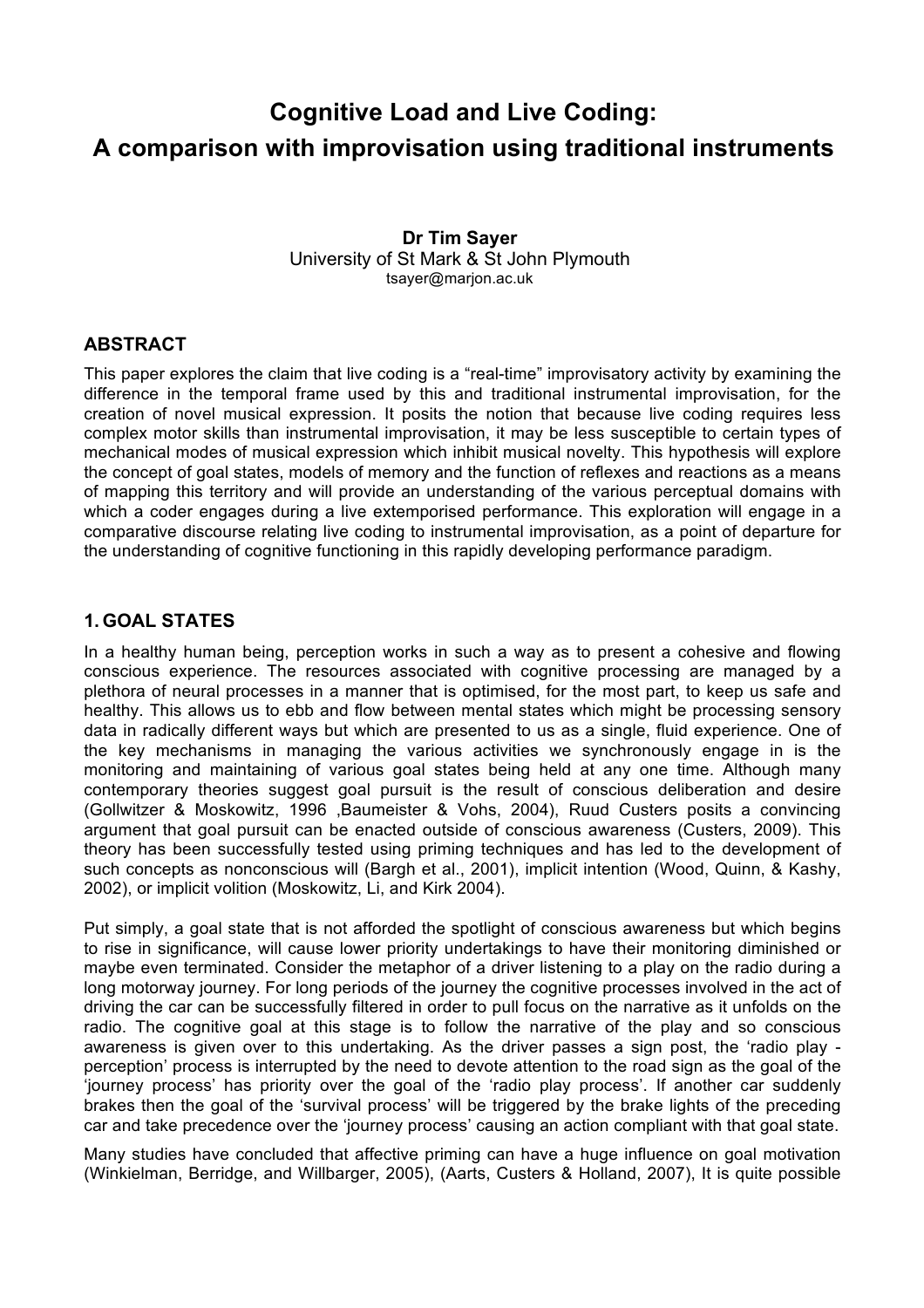that many of the goal states that comprise an improviser's practice are in fact instigated by nonmusical and subliminal stimuli. After all, improvising performers are not shielded from their environment or their history for the duration of their performance and the conceptual and perceptual processes that drive their musical behaviour are fueled as much by implicitly held concepts as realtime sensory data. The conceptual and perceptual processes that determine the specifically musical goal states in improvised instrumental music and live coding are therefore likely to be influenced by factors outside of their awareness, not least of which is the short-latency dopamine signal, believed by some to play a role in the discovery of novel actions, an area of enquiry which could be very illuminated in this context but which is outside the remit of this paper (Redgrave and Gurney, 2006).

Sperber states that perceptual processes have, as input, information provided by sensory receptors and, as output, a conceptual representation categorising the object perceived (Sperber 1996). The notion that perceptual processes have as their input the continuous data stream of sensory information and that the outputs from these processes become an input to conceptual processes, can be used to formulate a model of improvised behaviour, where the parameter (sensorial) space in which the behaviour exists is split between the internal and the external. The function of memory acquisition and retrieval therefore has an important role in pursuing goal states (Avery and Smillie, 2013).

## **2. MEMORY**

For improvised musical behaviour of the type exhibited by live coders, the notion of perceptual and conceptual processes governing their behaviour should be put in the context of memory, particularly as there are significant differences between the role of memory in live coding and improvisation using traditional instruments. Motor skill execution is of particular importance to instrumental performers but there is a consistency across all physical motor skills in the manner of acquisition (Newell, 1991). The process begins with the repetition of small units of activity, which may be undertaken and evaluated using multiple senses. In terms of a musical instrumentalist this obviously utilises audible feedback but also uses a visual and tactile mode of feedback too, such as observing and feeling finger movement on a fret board. The process continues by constructing larger units from the primitive units of activity and so placing them in a range of contexts. At this stage the parameters and variants in the activities and their triggers can be developed. The repetitive act is in effect embedding a neural program into semantic memory that can then be triggered and passed a range of parameters. The effect of this is to significantly lighten the cognitive load, as once the activity has been triggered the detail in the activity can be undertaken with minimal conscious control, responding only to changes in its parameter space. A pianist could practice a scale in this way and when the motor units had been fully committed to memory the activity could be executed without conscious control over each of the component parts. In fact conscious attention is regarded by some to be detrimental to the accurate execution of highly complex motor skills (Wulf, 2007). The motor program may have a speed parameter that the pianist can control but is perhaps unlikely to have a parameter to change the intervals between the notes. In this way a whole catalogue of functional units can be triggered and left to run, leaving enough cognitive capacity to be able to undertake other tasks.

There is a distinction that needs to be made between the acquisition and retrieval of the activity units and the mode and manner in which they are assembled into larger conceptual units. Pressing makes this distinction by describing 'object memory' and 'process memory' as the place where the two exist. Crudely speaking 'object memory' for an instrumental musician would hold the activity units associated with playing the instrument, often identified by the blanket term 'technique'. The information required to make use of the instrumental technique resides in 'process memory'. This is where the methods for what Pressing describes as 'compositional problem-solving' are held. Methods of sequencing and systems for manipulating the parameter space of an activity unit are stored in 'process memory' and retrieved in accordance with the particular mode of performance. It is perhaps worth returning to the notion of cognitive capacity in the light of the processing that 'process memory' feeds. Motor activities such as tying up a shoelace or having a shave are reasonably cheap on effort and attentiveness, because the pathway through the activity units is comparatively static and can be easily predicted. However, the computational overhead will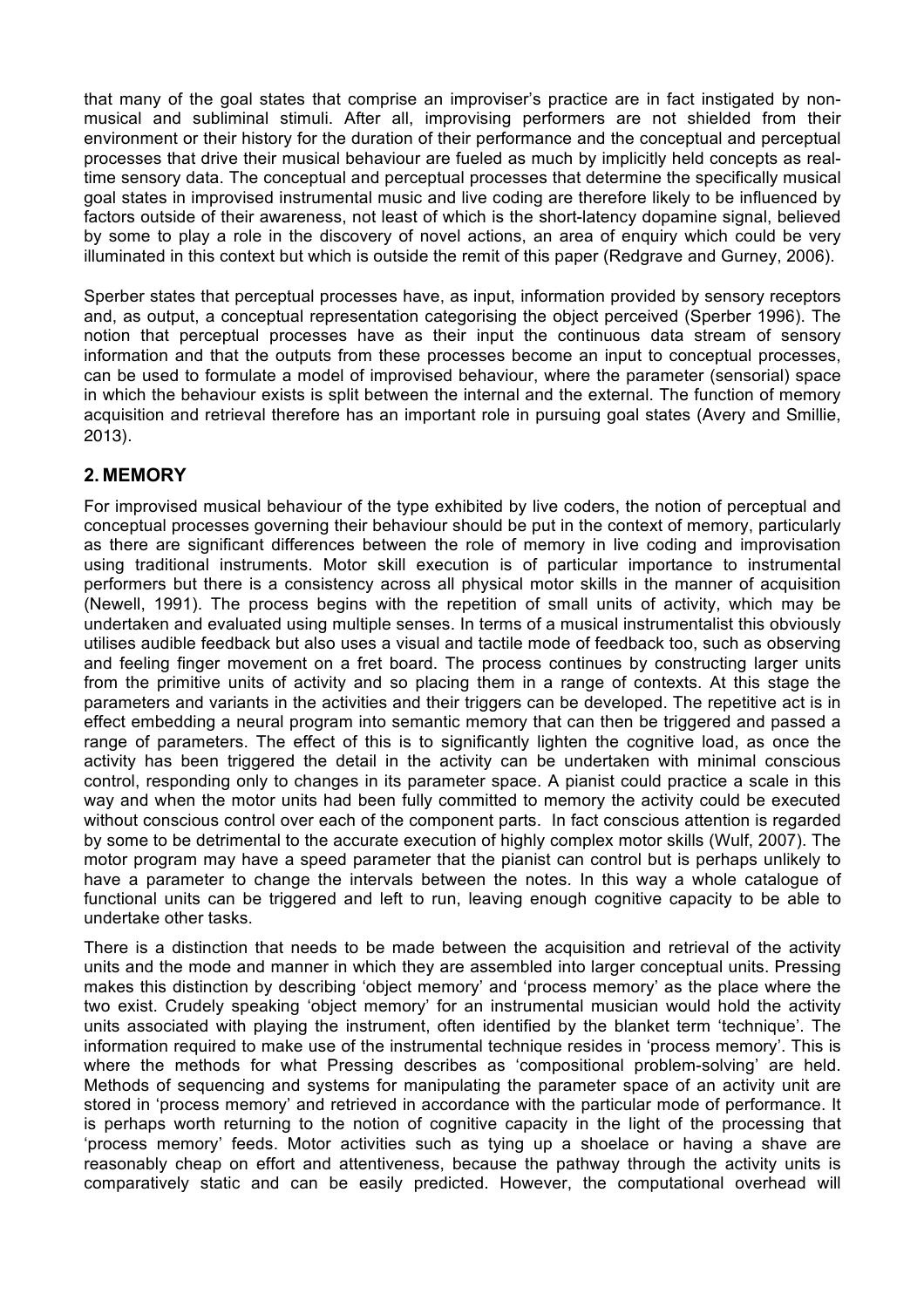increase with human activities that require a higher level of monitoring and real-time manipulation. In the former case it's possible for a person to experience a sensation of 'switching off' or diverting attention elsewhere. However, in the case of creative activities, routines executed from 'process memory' are likely to be more dynamic, requiring monitoring and parameter adjustment thus making greater cognitive demands. In this case the brain has a complex resource management problem to address in order for the activity to be undertaken effectively. Activities such as game playing and musical improvisation fall into this category but, as with all other activities they exist on a continuum somewhere between the extremes of static and dynamic. Their position on the continuum momentby-moment, is determined by the resource management of the brain but over a period of time can be influenced by the level of pre-programming, or practice that is undertaken. The instinct to efficiently resource cognitive activity can be a double-edged sword when engaging in a creative process such as improvisation. After years of encoding object and process memory it becomes possible for the whole 'creative' process to be undertaken by traversing chains of previously stored units of activity. Pressing summarises opinion on this matter when he stated that Fitts (1965) labelled this the 'autonomic phase', while Schmidt (1968) referred to it as 'automatization'. The result for the performer is a sensation of automaticity, an uncanny feeling of being a spectator to one's own actions, since increasing amounts of cognitive processing and muscular subroutines are no longer consciously monitored (Welford, 1976) (Pressing 1984). The significance of object memory for a live coder is therefore much less than for a traditional instrumentalist, although the sensation of being an observer is perhaps more vividly conscious, rather than reflexive automaticity.

The role of feedback in the perceptual loop, which gives rise to this type of experience, is important to consider. In this context, a close loop system describes the self-referential nature of activity units drawn from 'object memory' and subsequent evaluation for the purpose of error correction. Pressing describes one such feedback model, known as 'closed-loop negative feedback' (CLNF) (Bernstien 1967), in which an evaluation of intended and actual output is fed back to an earlier stage in the control chain. It is perhaps this process of evaluation that problematises the existence of closed and open loop feedback systems in improvisation. The submission by Pressing (Pressing 1988) that a consensus exists which suggests that both systems coexist seems reasonable, if one acknowledges that material drawn from process memory is also subjected to an evaluatory process, the result of which bears influence on the subsequent use of activity units. In this scenario, evaluation is undertaken at two levels simultaneously, but the nature of the evaluation is necessarily very different. It seems appropriate to apply the principles of closed loop theory to the evaluation of the primitive motor units, which suggest that a 'perceptual trace' of an activity unit is built up from its previous executions to form a template against which to gauge the success of its current execution. This theory (Adams 1976), is applicable to motor actions undertaken by improvising instrumentalists rather than live coders, because of the autonomous manner of their execution but is not sufficiently flexible to cope with this situation at the 'process memory' level. Pressing recognises why this should be the case when he asserts that in an improvising instrumentalist "the ability to construct new, meaningful pathways in an abstract cognitive space must be cultivated. Each such improvised pathway between action units will sometimes follow existing hierarchical connections, and at other times break off in search of new connections" (Pressing 1984).

The function of object memory and its relationship to motor skills in instrumental improvisation and live coding differs significantly due to the interfaces they employ to deliver the results of their creative practice using process memory. The overhead of encoding motor skills for live coding is less burdensome and consequently the cognitive resource gains of 'automaticity' are reduced compared with instrumentalists. It is true that the act of typing is a motor skill but there is less opportunity to build complex amalgamations of primitive units that facilitate direct control over the sound elements in a rich parameter space. That's not to say that fine control over sonic material is not available to live coders but the means of accessing it is more heavily reliant on process memory than pre-encoded units of behaviour from object memory. Although William James said in 1890, 'habit diminishes the conscious attention with which our acts are performed' (Pressing 1984) I am suggesting that live coders may be less susceptible to the influence of habit and mechanical modes of musical expression because the motor skills required are less complex than instrumentalists and consequently less of their behaviour is activated outside of their perceived conscious control or awareness. There is the possibility that habitual behaviour can develop via conceptual processes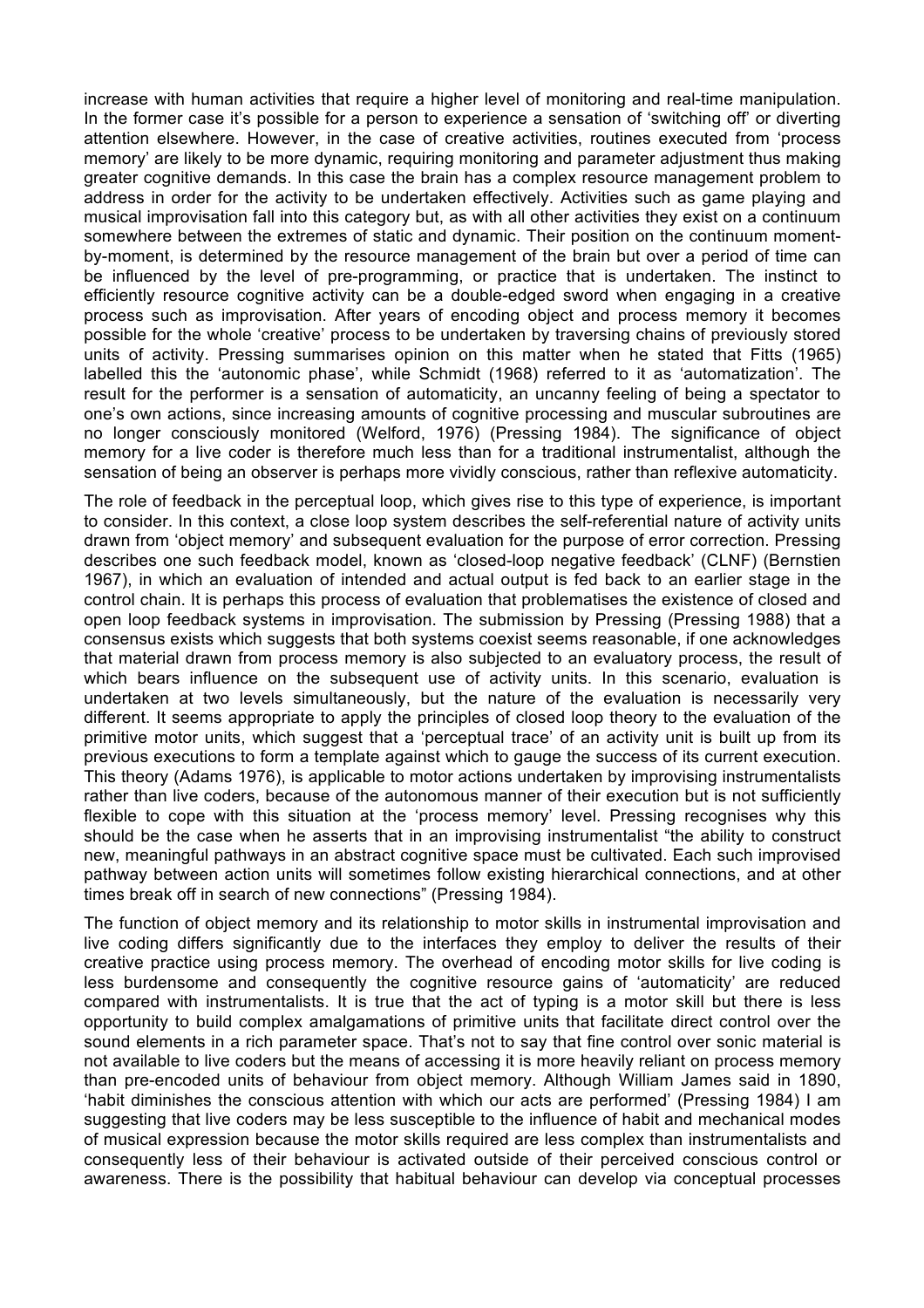fed by process memory but in this instance there is a much greater opportunity for conscious intervention. Berkowitz surveys the various metaphors used by instrumentalists across a range of cultures to describe the ebb and flow between consciously controlled and automatic musical behavior during improvisation (Berkowitz, 2010). These are often characterised by a sensation of 'letting go' of conscious control and yielding to subconscious processes, described by Stephen Slawek as "an ecstatic state of effortless" (Slawek, 1998). The instrumentalist has at their disposal a vast resource of pre-encoded units of behavior which will sustain their music making once they have relinquished conscious control, which I would suggest is not available to the live coder. There is no doubt that live coders develop a repertoire of syntax and algorithmic schema they can call upon at speed and that the act of typing may become very fluid and intuitive but this is someway from Slawek's ecstatic effortlessness. Perhaps the automatic writing of the surrealists is the closest textual expression has come to engendering this state but the rigors of coding syntax would not permit such an endeavor in this context.

## **3. REFLEXES AND REACTIONS**

I am suggesting that the live coding paradigm differs significantly from instrumental improvisation in its relationship to cognitive load. In instrumental improvisation the need to reduce the cognitive burden of conscious monitoring at high speeds is clear, but philosophically this can be a problematic notion for many musicians. Pressing identifies that speeds of approximately 10 actions per second and higher involve virtually exclusively pre-programmed actions (Pressing 1984). An informal analysis of jazz solos over a variety of tempos supports this ballpark estimate of the time limits for improvisational novelty. (Pressing 1988). It is probably fair to say that for some musicians there is a principle at stake in calling a musical activity improvisation that overtly draws on 'learnt' material. The saxophonist Steve Lacy, in conversation with Derek Bailey expresses his frustration accordingly when he says "why should I want to learn all those trite patterns? You know, when Bud Powell made them, fifteen years earlier, they weren't patterns. But when somebody analysed them and put them into a system it became a school and many players joined it. But by the time I came to it, I saw through it – the thrill was gone. Jazz got so that it wasn't improvised any more". (Bailey, 1992)

Although the causal relationship between the expression of ideas in code and the execution of those ideas by the computer is more asynchronous and less rigidly fixed to a timeframe than instrumental improvisation, live coding, like all other human activities, still has to exist within the confines of an available cognitive resource. It is important to emphasize that information being processed consciously at any one time is only a small subset of the overall cognitive workload that is being undertaken. Consciousness is a system that is fed information and sits beside and competes with a multitude of other biological systems for resources. That is not to say that if all other competing systems relented, consciousness's performance could be enhanced ad infinitum. Perhaps the most enduring observation relating to the limitations of consciousness is from 1965, when Miller suggested the magic number 7 +/- 2" (Miller 1956). This 'magic number' represents the amount of information threads or 'chunks' that could be retained in working memory at any one time. The theatre metaphor proposed by Baars suggests a spotlight of selective attention representing consciousness, into which actors move in and out, surrounded by the darkness of the unconscious, where all the other roles which facilitate the production reside (Baars, 1997). In Wiggin's adaption of Baars global workspace theory to a musical context, he asserts that his concern is not with what consciousness is, but what is presented to it. He presents a model of creative cognition in which the non-conscious mind comprises a large number of expert generators, performing parallel computations and competing to have their outputs accepted into the global workspace (Wiggins, 2012). What is not clear from this configuration is the passive/active nature of consciousness being stimulated, is this active conscious engagement or just passive awareness, this distinction is an important one in the context of live coding and instrumental improvisation because Berliner's 'creator – witness' mode of improvised behavior rather than the conscious agency needed for live coding (Berliner, 1994).

Another limitation that profoundly affects the performance of a conscious act relates to its speed of execution. In exploring this it is important to consider the differences between reflexes and reactions. Janet Chen Daniel of James Madison University explains some important distinctions,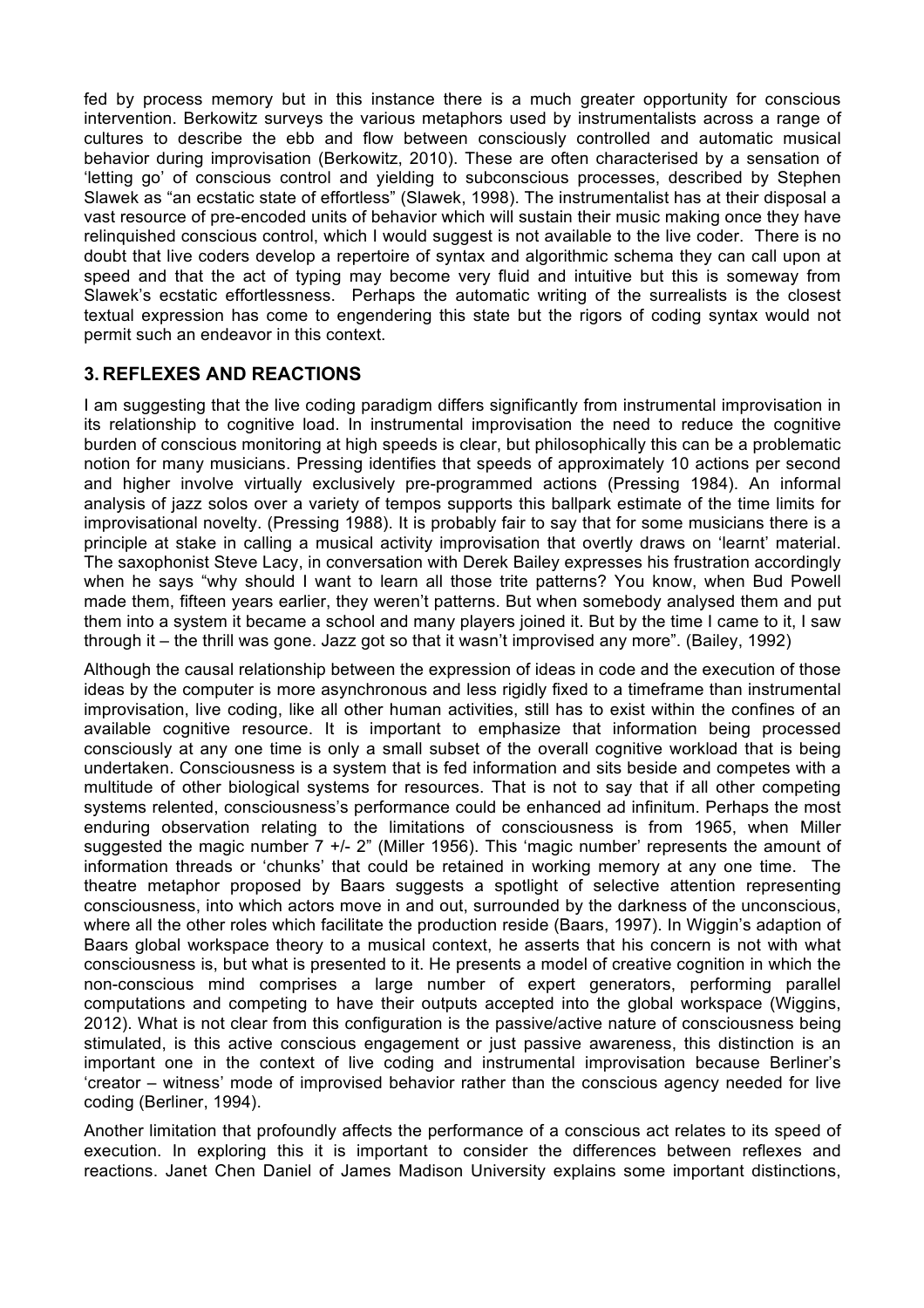stating that only the simplest types of responses are generally regarded as 'reflexes', those that are always identical and do not allow conscious intervention, not to be confused by reactions, which are voluntary responses to a sensory stimulus. There is a long tradition of trying to quantify human performance in terms of speed of execution. In the nineteenth century one of the pioneers of experimental psychology, the German Wilhelm Wundt, developed a range of mechanical devices to measure reaction times. Probably the most well known was a device that became known as 'Wundt's complexity clock'. In 1965 German neurophysiologists Kornhuber and Deecke, discovered a phenomenon they called 'readiness potential' which suggested that the brain became active anything up to 1.5 seconds before an act was undertaken, in preparation (readiness) for the act to be performed. In the 1970s Benjamin Libet, professor of neurophysiology at the University of California Medical Center in San Francisco, took this research a stage further. Libet raised the question: if this time lag exists between preparation and the act, when do we become conscious of the act? It seemed obvious to him that there wasn't a 'one second gap' between deciding to do something and actually doing it. In 1979 he set up an experiment using Wilhelm Wundt's complexity clock to measure the time between the onset of brain activity, conscious initiation of an act and the actual act. Libet discovered that readiness potential started 550ms before the act, while the subject became conscious 20ms before the act. Libet concluded that 'cerebral initiation even of a spontaneous voluntary act of the kind studied here can and usually does begin unconsciously' (Libet 1985). From Libet's findings it became evident that the brain can process a response to an externally initiated act more efficiently than one that is internally initiated. Our reactions are therefore quicker than our actions. In both instrumental and live coding performance contexts a performer's reflexive and reactive behaviour will impact their musical output, but the nature of its influence may differ in each circumstance. The majority of live coders tend to perform as solo artists, unlike improvising instrumentalists and so for live coders perceptual processes monitoring the performance environment are more likely to include factors external to the music, such as room acoustic, lighting, audience reaction etc., alongside anything which may directly affect the substance of the performance. The time frame in which they codify their musical expression is not necessarily synchronous with musical time and so the imperative to conceptualise, encode and transmit musical material is relieved of the '10 actions per second' restriction that Pressing identifies as the limit of improvisational novelty. Instrumentalists are responsive to subsidiary effects in the performance environment too but also to the behaviour of others actively taking part in the performance, resulting in behaviour that is likely to be stimulated by perceptual processes and object memory. In many instances an improvising musician could happily engage in verbal dialogue with someone while continuing to play their instrument but a live coder would probably struggle to talk and code at the same time. It therefore seems plausible that live coders require at their disposal, more cognitive resource to engage conceptual processes and process memory, which will tend to produce behaviour that is reactive rather than reflexive.

## **4. CONCLUSION**

Both instrumental and live coded improvisation exists in a context where there is an expectation that novel musical material will be produced in a temporal domain that is often referred to as 'real-time' or 'in the moment'. In order to achieve this, instrumental performers have to conceptualise, encode, transmit and evaluate musical material in a manner that is perceived as a single fluid action. This action comprises cognitive processes that are fed by sensory information, implicitly held memories such as motor skills and more executive conceptual functioning. The seamless action is a fragile parameter space that is susceptible to reflexive responses and conscious and unconscious responses to internal and external stimuli. The performance being undertaken always exists within the context of available cognitive resources and could be terminated in an instant should the need arise to divert resources to a higher priority undertaking. The relationship between the temporal aspect of this undertaking and the allocation of cognitive resource differs significantly for instrumental and live coded improvisation. In both instances there is a need to access 'technique' stored as object memory but the encoding process in instrumentalists is much longer and more systematic and the resulting resource plays a much more significant part of the activity, providing elemental units of pre-programmed musical behaviour. An instrumental improviser will dynamically move up and down a continuum that stretches between perceived conscious control of individual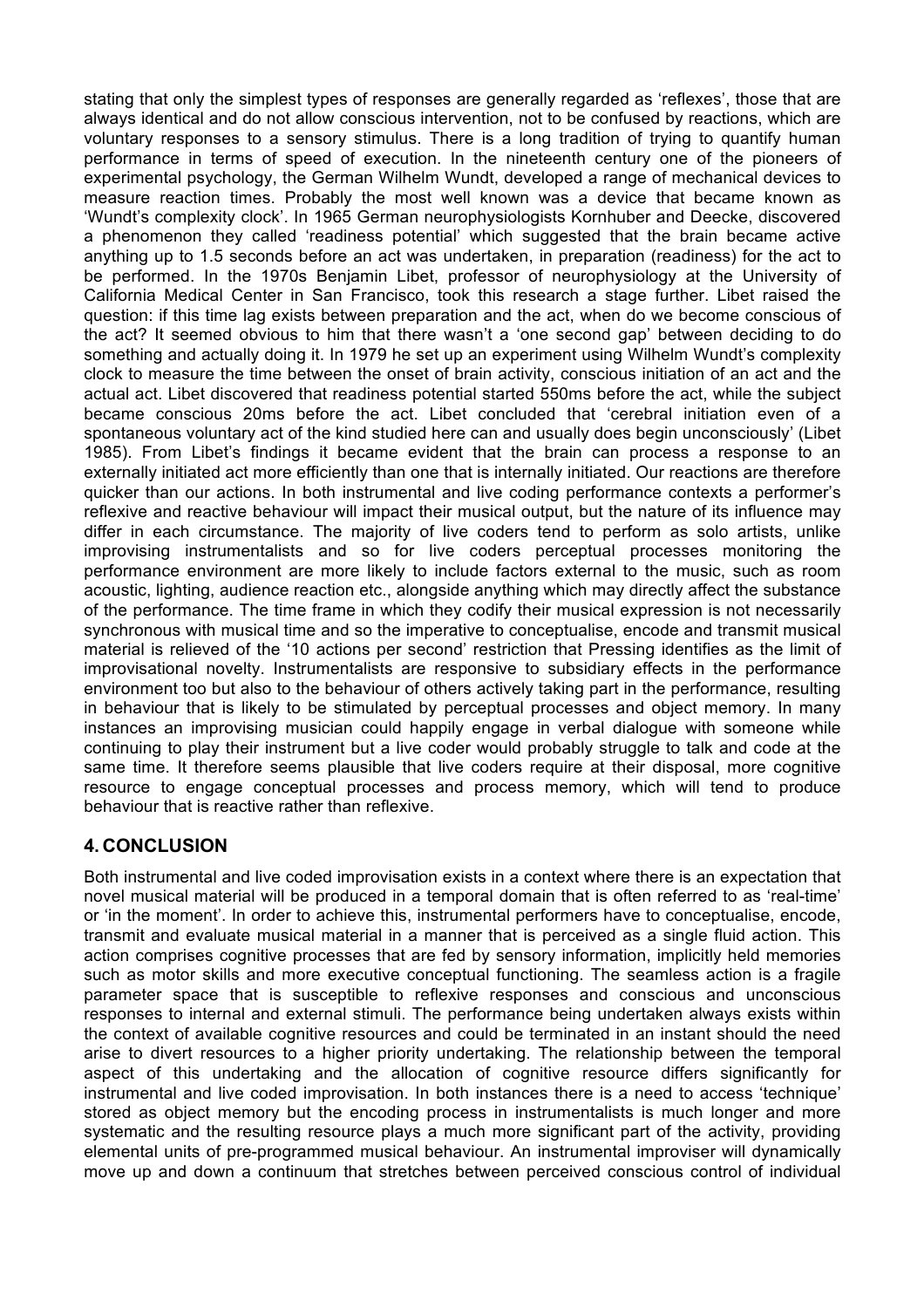elemental actions and executive control of pre-programmed units of material. Moving between these modes of engagement is, for the most part, outside of the performer's perception. For the live coder the need to maintain the sense of a single fluid action doesn't exist. The elemental motor skills required do not have the same relationship with the production of musical gestures and consequently the evaluation and feedback cycle is not bound to the same temporal frame. As soon as the 'real-time' shackles are loosened the freed up cognitive capacity can be utilised in musical behaviour that is guided more by compositional considerations derived from process memory and conceptual processes, with a reduced sense of automaticity, rather than being driven by more mechanical modes of musical expression.

#### **REFERENCES**

Adams, Jack A. 1976. 'Issues for a Closed-Loop Theory of Motor Learning.' *Motor Control*, 87–107.

Avery, Rachel E., and Luke D. Smillie. 2013. 'The Impact of Achievement Goal States on Working Memory.' *Motivation and Emotion* 37 (1). Springer: 39–49. doi:10.1007/s11031-012-9287-4.

Baars, Bernard J. 1997. 'In the Theater of Consciousness.' doi:10.1093/acprof:oso/9780195102659.001.1.

Bailey, Derek. 1993. *Improvisation: Its Nature and Practice in Music*. New York: Da Capo Press.

Bargh, John A, Peter M. Gollwitzer, Annette Lee-Chai, Kimberly Barndollar, and Roman Trötschel. 2001. 'The Automated Will: Nonconscious Activation and Pursuit of Behavioral Goals.' *Journal of Personality and Social Psychology* 81 (6): 1014–27. doi:10.1037/0022-3514.81.6.1014.

Baumeister, Roy F. 2004. *Handbook of Self-Regulation: Research, Theory, and Applications*. Edited by Kathleen D. Vohs and Roy F. Baumeister. New York: Guilford Publications.

Berkowitz, Aaron. 2010. *The Improvising Mind: Cognition and Creativity in the Musical Moment*. New York: Oxford University Press.

Berliner, Paul. 1994. *Thinking in Jazz: The Infinite Art of Improvisation*. 1st ed. Chicago, IL: University of Chicago Press.

Bernstien, N. 1967. *The Coordination and Regulation of Movements*. London: Pergamon.

Custers, Ruud. 2009. 'How Does Our Unconscious Know What We Want? The Role of Affect in Goal Representations.' In *The Psychology of Goals*, by Gordon B. Moskowitz and Heidi Grant, edited by Gordon B. Moskowitz and Heidi Grant. New York: Guilford Publications.

Gollwitzer, P.M., and G.B. Moskowitz. 1996. 'Goal Effects on Action and Cognition.' In *Social Psychology: Handbook of Basic Principles*, by Tory E. Higgins and Arie W. Kruglanski, edited by Tory E. Higgins and Arie W. Kruglanski. New York: Guilford Publications.

James, William. 1957. *The Principles of Psychology, Vol. 1*. New York: General Publishing Company.

Libet, Benjamin. 1985. 'Unconscious Cerebral Initiative and the Role of Conscious Will in Voluntary Action.' *Behavioral and Brain Sciences* 8 (04). doi:10.1017/s0140525x00044903.

Mendonça, David, and William Wallace. 2004. 'Cognition in Jazz Improvisation: An Exploratory Study.' In .

Miller, George A. 1956. 'Information and Memory.' *Scientific American*195 (2): 42–46. doi:10.1038/scientificamerican0856-42.

Moskowitz, Gordon B., Peizhong Li, and Elizabeth R. Kirk. 2004. 'The Implicit Volition Model: On the Preconscious Regulation of Temporarily Adopted Goals.' *Advances in Experimental Social Psychology*, 317–413. doi:10.1016/s0065-2601(04)36006-5.

Newell, K. 1991. 'Motor Skill Acquisition.' *Annual Review of Psychology*42 (1): 213–37. doi:10.1146/annurev.psych.42.1.213.